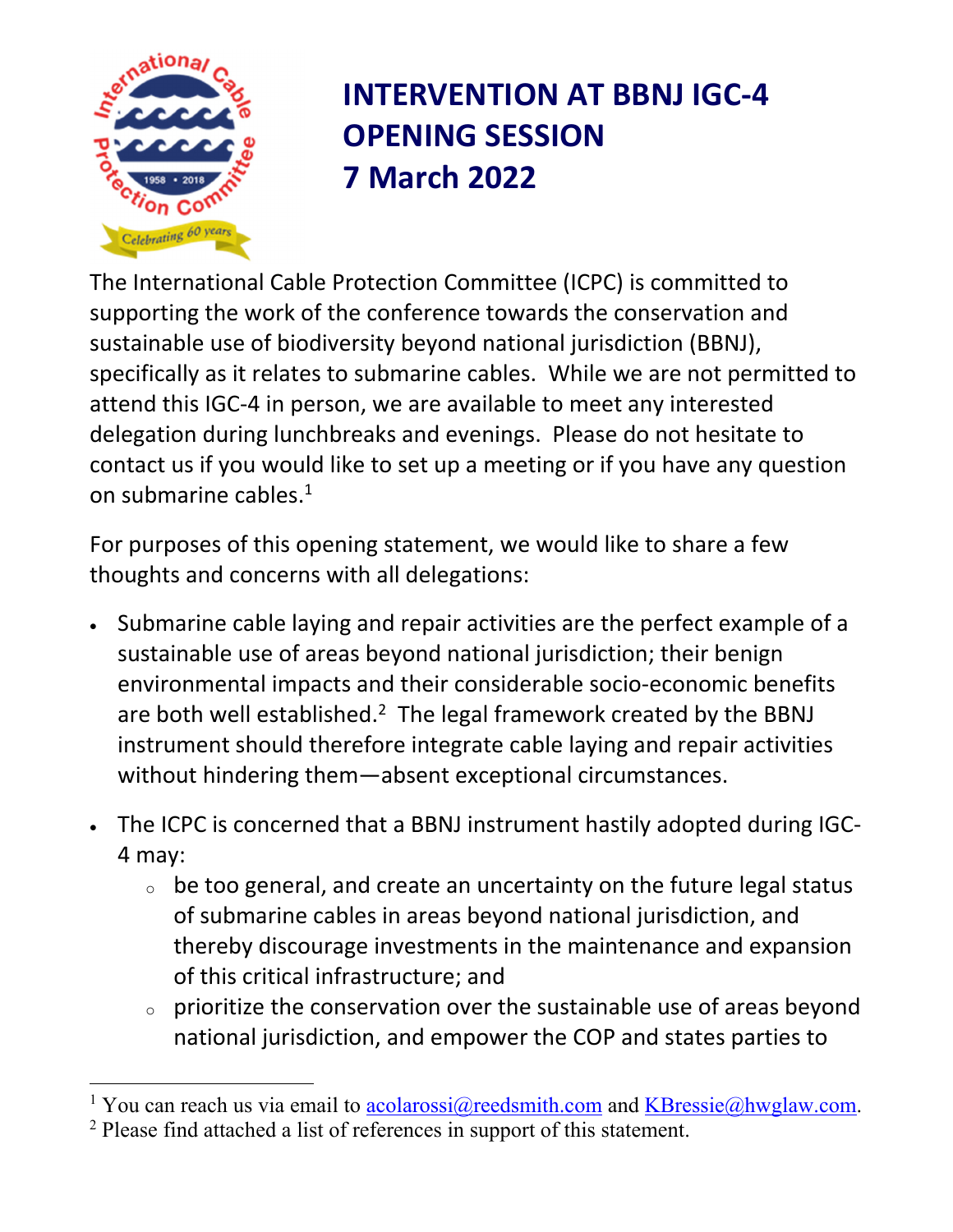adopt conservation measures that are disproportional, especially for activities like submarine cables that are not subject to the jurisdiction of an existing international body.

- The ICPC urges states to consider the adverse impacts that such an instrument would have on the word's global telecommunication networks. Small islands states and remote regions would be particularly affected, as they are dependent on submarine cables to access essential internet, banking and other services. The recent submarine cable break and internet blackout that followed a volcano eruption in Tonga and disrupted aid efforts illustrates this point. At a larger scale, the COVID pandemic would have been much more disruptive if the global community had not remained connected via high‐speed international data, 99% of which is transported by submarine cables.
- Even if states are not ready to specifically address the treatment of submarine cables in the BBNJ instrument, the ICPC respectfully submits that they should at least better protect those activities (including, but not limited to, submarine cables) that are not subject to the jurisdiction of an existing international body, especially when the lack thereof is in large part due to the environmentally benign nature of the activity, and especially given that such activities will not be adequately represented in an IGC‐4 that is open to states and intergovernmental organizations only.

The ICPC submitted in 2020 five textual proposals that make no mention of submarine cables (except for one) but would address the concerns highlighted in this statement.<sup>3</sup>

To conclude, the ICPC respectfully asks all delegations to remain focused on the BBNJ goal of "sustainable use" and to avoid undermining the UNCLOS goal of "establishing […] a legal order for the seas and oceans which will facilitate international communication." Thank you for your consideration.

 $\overline{a}$ 

<sup>&</sup>lt;sup>3</sup> The ICPC's textual proposals are on pages 369-372 of the April 15, 2020 compilation: https://www.un.org/bbnj/sites/www.un.org.bbnj/files/textual\_proposals\_compilation\_-\_15\_april\_2020.pdf.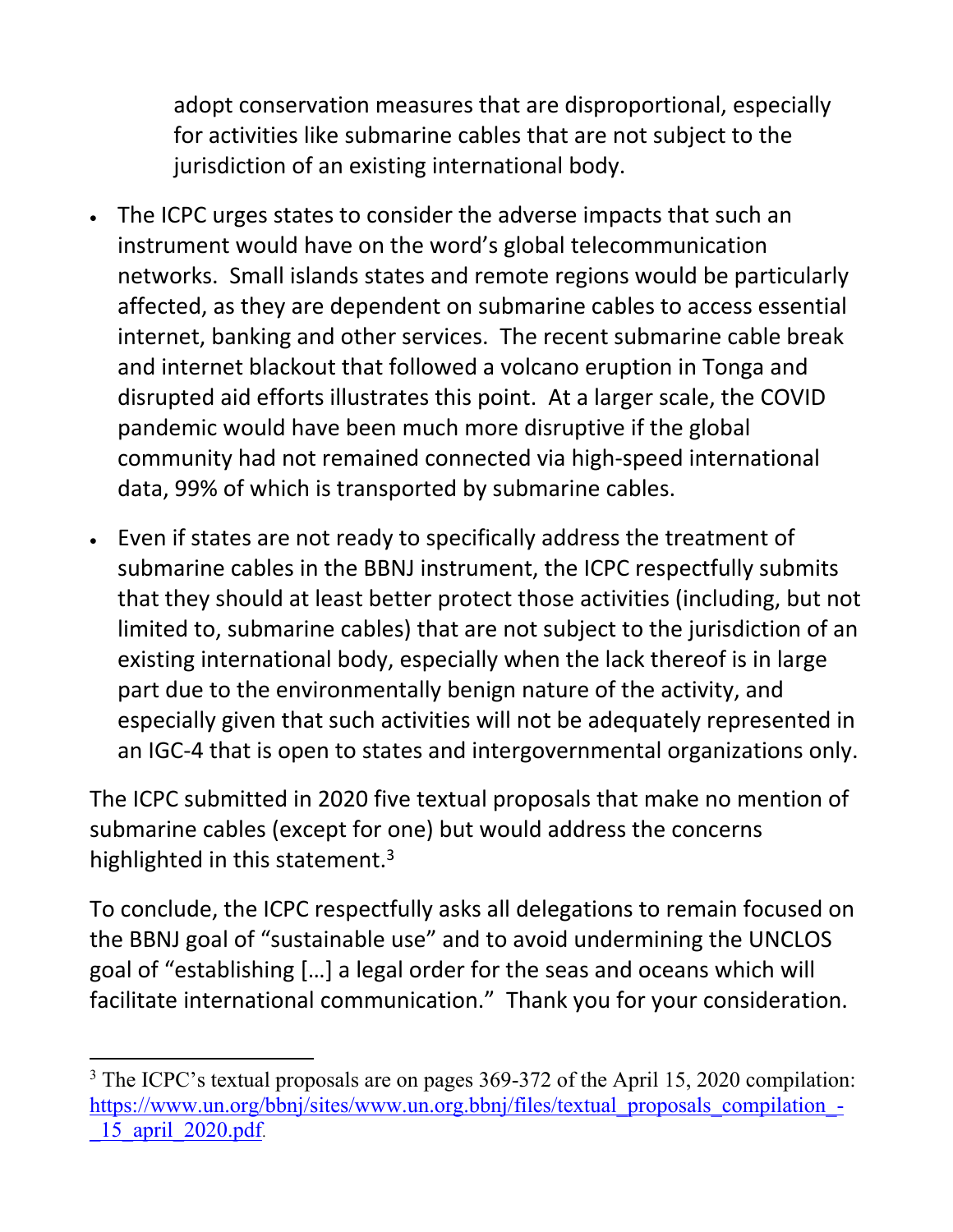## **References on Submarine Cables and Biodiversity Beyond National Jurisdiction**

## **United Nations Publications:**

- Resolution of the General Assembly, Oceans and the Law of the Sea, A/RES/76/72, Dec. 20, 2021, paras. 184, 185, 186 and 187, https://www.un.org/en/ga/search/view\_doc.asp?symbol=A/RES/73/124.
- Submarine Cables and Pipelines, Chapter 19 of First World Ocean Assessment, 2017, http://www.un.org/depts/los/global\_reporting/WOA\_RPROC/Chapter\_19.pdf.
- Changes in submarine cables and pipelines, Chapter 14 of the Second World Ocean Assessment, Volume II, 2021. https://www.un.org/regularprocess/sites/www.un.org.regularprocess/files/2011859-e-woa-iivol-ii.pdf
- Report of the Secretary General, Oceans and the Law of the Sea,  $A/70/74$ , March 30, 2015, paras. 53, 54, 55, https://documents-ddsny. un.org/doc/UNDOC/GEN/N15/093/76/PDF/N1509376.pdf?OpenElement.
- Submarine Cables and the Oceans: Connecting the World, ICPC-UNEP Report, 2009, https://www.iscpc.org/documents/?id=132.
- Submarine Cables and BBNJ Preparatory Committee established by General Assembly resolution 62/292: Development of an internationally binding instrument under the United Nations Convention of the Law of the Sea on the conservation and sustainable use of marine biological diversity of areas beyond national jurisdiction, https://www.un.org/depts/los/biodiversity/prepcom\_files/ICC\_Submarine\_Cables\_&\_BBNJ\_A ugust\_2016.pdf

## **Scientific Publications:**

- Benn, A.R., Weaver, P.P., Billet, D.S., Van Den Hove, S., Murdock, A.P., Doneghan, G.B. and Le Bas, T., 2010. Human activities on the deep seafloor in the North East Atlantic: an assessment of spatial extent. PloS one, 5(9), p.e12730 ("*The spatial extent of …telecommunication cables… is relatively small*.")
- Carter, L., Burnett, D. and Davenport, T., 2014. The Relationship between Submarine Cables and the Marine Environment. In Submarine Cables (pp. 179-212). Brill Nijhoff.
- Carter, L., Burnett, D., 2017. International Submarine Cables and Biodiversity of Areas Beyond National Jurisdiction: The Cloud Beneath the Sea. Brill Nijhoff.
- Kogan, I., Paull, C.K., Kuhnz, L.A., Burton, E.J., Von Thun, S., Greene, H.G. and Barry, J.P., 2006. ATOC/Pioneer Seamount cable after 8 years on the seafloor: Observations, environmental impact. Continental Shelf Research, 26(6), pp.771-787. ("*Overall, the biological impacts of the presence of this submarine cable are minor*.")
- Kogan, I., Paull, C.K., Kuhnz, L., Burton, E.J., Von Thun, S., Greene, H.G. and Barry, J.P., 2003. Environmental impact of the ATOC/Pioneer seamount submarine cable. Report prepared Monterey Bay Aquarium Research Institute (MBARI) in partnership with NOAAOAR (National Oceanic and Atmospheric Administration-Oceanic and Atmospheric Research) and NOAA-NOS (National Ocean Service).
- *Kuhnz, L. et al., 2015. Potential impact of the Monterey Accelerated Research System (MARS) cable on the seabed and benthic faunal assemblages. MARS Biological Survey Report 33pp*